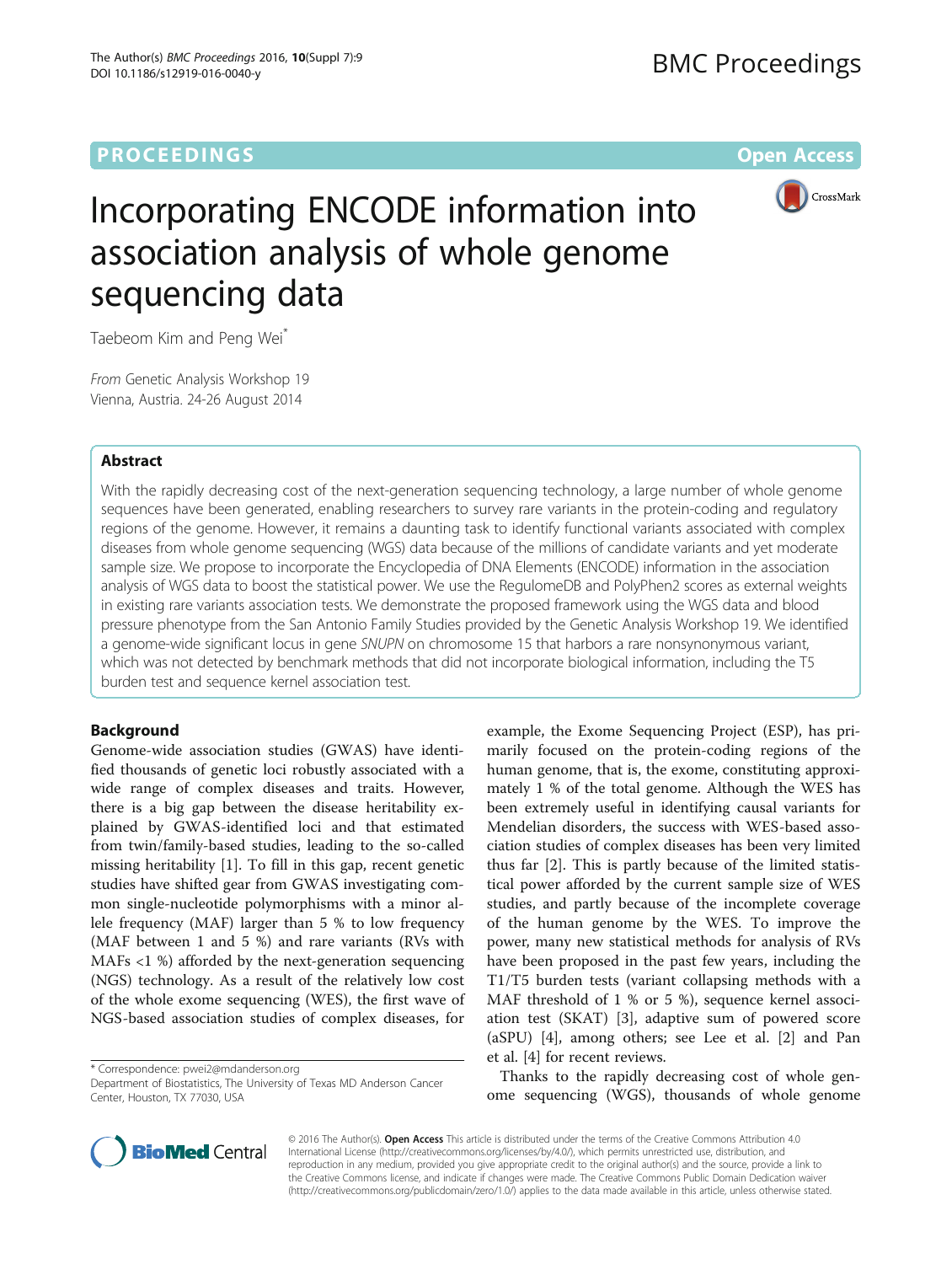sequences have been generated [[5\]](#page-4-0), enabling researchers to go beyond the exome and survey RVs in the regulatory regions of the genome. However, with almost 100 times more variants and even smaller sample size in WGS than those in WES, it remains a significant challenge to analyze WGS data. To boost the power, we and others have previously proposed statistical methods to leverage external biological information, such as computational predictions of damaging effects of nonsynonymous variants based on PolyPhen2 [\[6](#page-4-0)], in association analysis of WES data [[7](#page-4-0)–[9](#page-4-0)]. On the other hand, genomewide functional studies, such as the Encyclopedia of DNA Elements (ENCODE) project [[10\]](#page-4-0), have substantially advanced our knowledge about the functional DNA elements, especially noncoding regions, of the human genome. In contrast to the current practice of using the ENCODE information to annotate GWAS findings and prioritize functional variants to follow up [[11\]](#page-4-0), we propose to incorporate the ENCODE information in the discovery stage of association analysis of WGS data to boost the statistical power. Specifically, we use the RegulomeDB [\[12\]](#page-4-0) scores as weights in existing RV association tests. RegulomeDB is a database that integrates a large collection of regulatory information of the human genomes, including multiple data sets such as ENCODE, expression quantitative trait locus (eQTL), computational predictions, manual annotation, and other sources, to identify functional variants and putative regulatory potential. The existing RV association tests we considered were the T5 burden test and SKAT, as a representative of unidirectional and omnidirectional tests, respectively. Although unidirectional tests assume that all the variants in a test unit, for example, a gene, influence the trait in the same direction, either increasing or decreasing, omnidirectional tests allow the presence of variants in both directions in a test unit [[2\]](#page-4-0). We demonstrated the proposed framework using the WGS data and blood pressure phenotype from the San Antonio Family Studies (SAFS) provided by the Genetic Analysis Workshop (GAW) 19.

## Methods

## Genotype and phenotype data

We used the WGS data provided by GAW19 which included more than 8.3 million variants from oddnumbered chromosomes and 959 related individuals. The longitudinal phenotype data set had 1389 individuals including all samples with WGS data. Because there were many missing observations in the baseline measurement, we selected those subjects with at least 1 blood pressure measure among 5 visits and were able to obtain 789 related individuals. We used the earliest measurement among all completed visits for each person. We analyzed the systolic blood pressure (SBP) as a quantitative phenotype.

## Functional annotation of variants

We employed a sliding window approach to group RVs with a window length of 4 kb and a step size of 2 kb, as in Morrison et al. [\[5\]](#page-4-0), resulting in 658,631 windows in total. The median number of variants in a window was 19. RegulomeDB provides a scoring system that categorizes variants by the confidence that a variant lies in a functional location and likely results in a functional consequence. There are 6 categories. Variants in category 1, which are supported by evidence from eQTL, transcription factor (TF) binding, matched TF motif, matched DNase footprint, and DNase peak, are considered to be most likely to affect binding and linked to expression of a gene target. Among the 8.3 million variants annotated in RegulomeDB, 0.26, 2.71, 2.12, 7.56, 30.76, and 56.59 % variants were assigned to category 1, 2, 3, 4, 5, and 6, respectively. If a nonsynonymous variant was not annotated by RegulomeDB, we used its PolyPhen2 functional prediction to assign it to a category, that is, "probably damaging" to category 1, "possibly damaging" to category 3, and "benign" to category 5. If a variant was not found in either RegulomeDB or PolyPhen2, we assigned it to category 6.

## Statistical methods

We used T5 and SKAT as the benchmark association tests of RVs with MAFs of less than 5 %. Given a quantitative trait  $Y = (Y_1, ..., Y_n)$  for *n* subjects, SKAT assumes a linear mixed effects model  $Y_i = \gamma_0 + Z_i \gamma + G_i \beta + \varepsilon_i$ , where  $\gamma_0$  is an intercept;  $Z_i$  is the *i*-th row vector of the covariate matrix;  $\boldsymbol{\gamma} = \left(\gamma_1, \cdots, \gamma_p\right)'$  is a vector of fixed-effect coefficients;  $G_i$  is the *i*-th row vector of the genotype matrix  $G$ coded as variant allele counts;  $\pmb{\beta} = (\beta_1, \cdots, \beta_m)'$  is a vector of random effects for RVs; and  $\boldsymbol{\varepsilon} = (\varepsilon_1, ..., \varepsilon_n)'$  is a vector of random errors. Moreover,  $\beta$  follows an arbitrary distribution with  $E[\beta_j] = 0$  and  $Var[\beta_j] = \omega_j^2 \tau$ , and  $\omega_j$  $Beta(MAF<sub>i</sub>, 1, 25)$  is a prespecified weight for variant j  $(j = 1, ..., m)$ . Thus the null hypothesis of no association between the phenotype and the  $m$  RVs is reduced to  $H_0$ :  $\tau = 0$ . As in Wu et al. [\[3](#page-4-0)], the SKAT test statistic under a linear kernel is  $T_{SKAT} = \sum_{j=1}^{m} \omega_j^2$  $\left(\sum_{i=1}^n (Y_i - \hat{\mu}_i) G_{ij}\right)^2$ , where  $\mu_i$  is the predicted mean of  $Y_i$  under  $H_0$ . In addition to the default  $Beta(1, 25)$ weights assuming that rarer variants tended to have larger effect sizes, we used two other versions of weights: equal weights with all  $\omega_j = 1$  (called "uwSKAT") and weights determined by RegulomeDB (called "regSKAT") with  $\omega_j^2 = f(s_j)$ , where  $s_j$  is variant *j*'s discrete functional category assigned by RegulomeDB. The function  $f$  transforms the RegulomeDB functional categories  $(1, 2, \dots, 6)$ to numerical weights as detailed in the section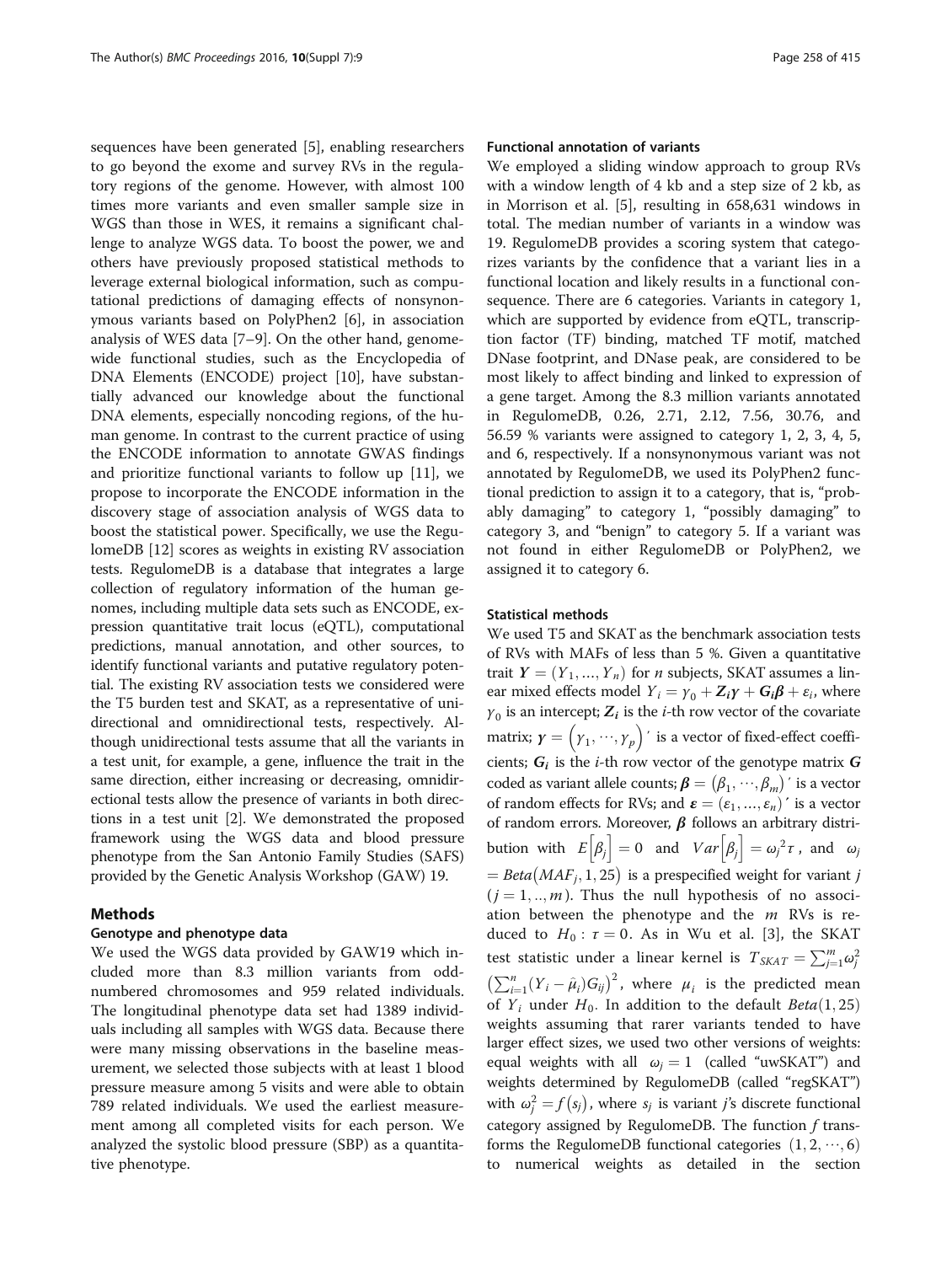"Transformation of functional categories" below. The T5 tests for the association between the phenotype and the mutation burden collapsed over the  $m$  RVs defined as  $\sum_{j=1}^{m} \omega_j G_{ij}$  in the linear regression framework, where  $\omega_i = 1$  if  $MAF_i < 0.05$  and  $\omega_i = 0$  otherwise [\[2](#page-4-0)]. We also applied 2 modified forms of the T5 test: the Mad-sen and Browning (MB) [[2](#page-4-0)] weighting with  $\omega_j = 1/2$  $(MAF_j(1 - MAF_j))$  and the RegulomeDB weighting with  $\omega_j = f(s_j)$ , called "regT5."

We included age at visit, sex, smoking status, and blood pressure medication use as covariates in all the association analyses. In addition, because we analyzed the family-based samples in GAW19, we applied the above described tests, including SKAT, uwSKAT, regSKAT, T5, MB, and regT5, in the family-based SKAT and T5 frameworks [\[13](#page-4-0)]. As implemented in the R package "seqMeta," family relatedness among individuals was properly taken into account by introducing a subject-specific random effect  $\delta_i$ , whose covariance matrix was proportional to twice the kinship matrix obtained from the pedigree information [[13\]](#page-4-0). Using the conservative Bonferroni procedure for 658,631 sliding windows, we controlled the family-wise error rate (FWER) at 0.05 with a significance level  $\alpha$  = 0.05/658631 = 7.59e-08, which corresponds to 7.12 on the  $-\log_{10}$  scale.

#### Transformation of functional categories

As mentioned above, in regSKAT and regT5 we transformed the RegulomeDB discrete functional categories

 $(1, 2, \ldots, 6)$  to numerical weights. We employed a quadratic function of the reverse order of categories  $f(s) = s^2$ , where s is the reverse order of a category; that is, s equals  $6, 5, \ldots, 1$  for category 1, 2,..., 6, respectively. We chose the quadratic transformation because it puts much less weight on low-confident functional categories, for example, 5 and 6, in which the variants are more likely to be neutral/nonfunctional. Of note, as majority of the sliding windows only included variants in categories 5 and 6, this weighting scheme was moderately informative for those windows, largely letting the observed genotype and phenotype data determine the association strength.

## Results

As shown in the Manhattan plots (Fig. 1), regSKAT and regT5 identified some sliding windows on chromosome 15 with  $p$  values lower than the genome-wide significance threshold, while the  $p$  values for these windows by other tests that did not incorporate the ENCODE/Poly-Phen2 information were far less significant. On the other hand, the MB T5 burden test also identified some genome-wide significant windows on chromosomes 13 and 15. We took a closer look at the significant sliding windows identified by regSKAT and regT5 on chromosome 15. Figure [2](#page-3-0) shows the distribution of the functional categories in sliding windows with at least  $1$   $p$ value less than  $10^{-5}$  among the 3 methods in each of the SKAT and T5 frameworks. In particular, we observed that the genome-wide significant sliding windows



**Fig. 1** The Manhattan plots of  $-\log_{10}(p)$  of regSKAT and regT5 for the odd-numbered chromosomes from 1 to 21.  $-\log_{10}(p)$  of SKAT, uwSKAT, T5, or MB was also plotted if it was greater than 5. The red line corresponds to genome-wide significance threshold, while the blue line corresponds to a p value of 1e-05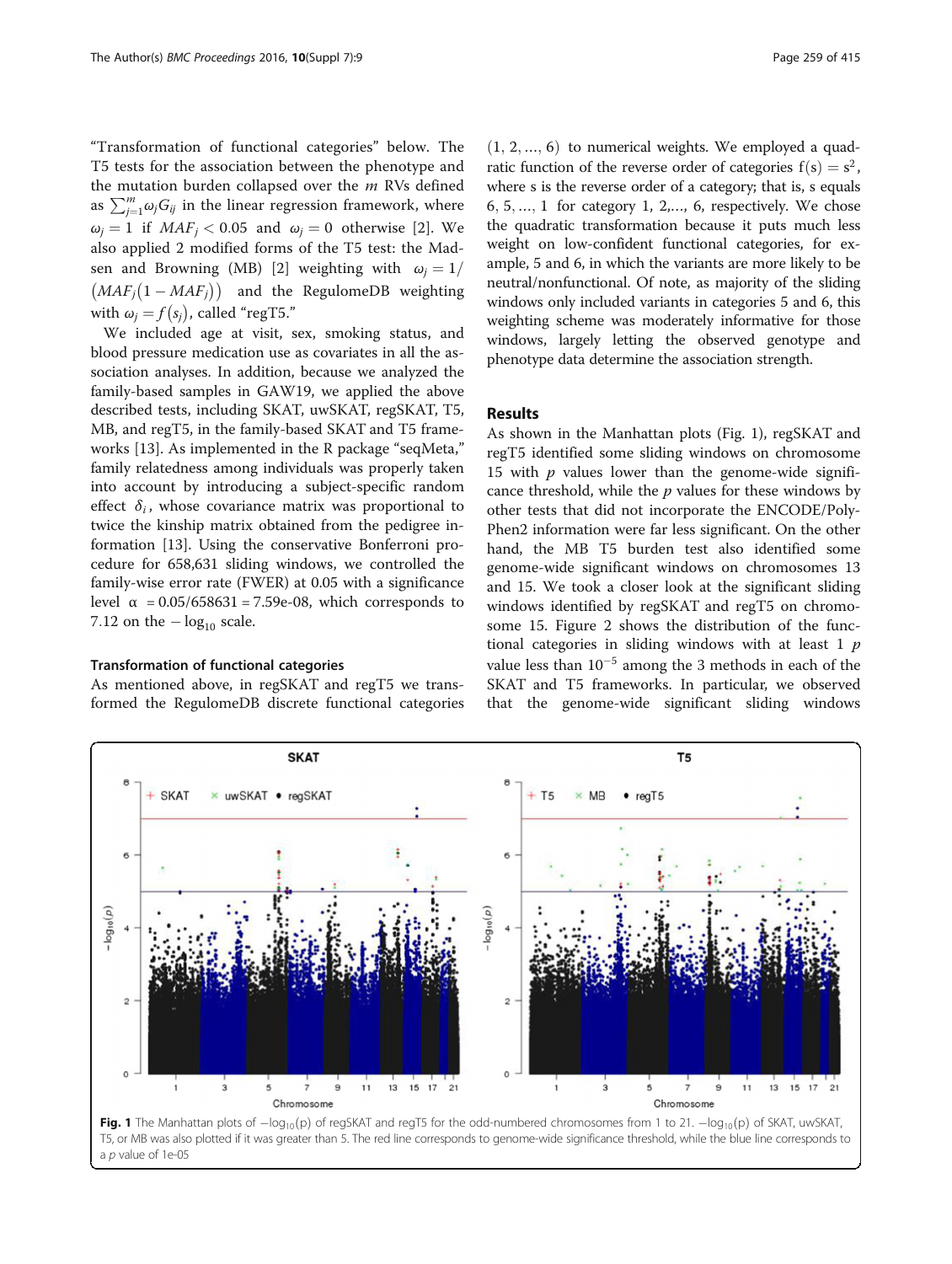<span id="page-3-0"></span>

centering at chr15:75912109 and chr15:75912182 included some variants in category 1, suggesting that the external biological information might have helped boost the signals. We further looked into the sliding window centering at chr15:75912109, which included a doubleton variant chr15:75913349 in category 1 and a few other variants in category 6. All the variants in this window were annotated to gene SNUPN, standing for snurportin 1, which has not been reported to be associated with blood pressure. It turned out that exonic variant chr15:75913349 was not annotated in RegulomeDB, but was annotated as a probably damaging nonsynonymous variant by PolyPhen2 with a confidence score of 99.2 %, resulting in category 1 in our weighting scheme. This variant was also predicted to be highly deleterious by several other functional prediction algorithms including sorting tolerant from intolerant (SIFT), likelihood ratio test (LRT), and MutationTaster [\[14](#page-4-0)]. As shown in the histogram in Fig. 2c, 2 individuals who were half-siblings and carriers of nonsynonymous variant chr15:75913349 had SBP of 179 and 208, respectively, with the latter close to the maximum observed SBP. Although the effect sizes of the rest variants in this window were not as large as that of chr15:75913349, the carriers tended to have higher SBP. As all the variants increased the SBP, that is, in the same direction of effect size, regT5 was able to identify this sliding window as well. We noted that the MB T5 burden test also identified 2 significant sliding windows centering at chr13:96267813 (near gene DZIP1) and chr15:88694779 (near gene NTRK3), respectively, although neither gene was reported to be associated with blood pressure before. As all variants were assigned to low functional categories, that is, 5 and 6, in these windows, T5 and regT5 gave nonsignificant  $p$ 

values of similar magnitudes (see Fig. 2b). A closer look revealed that these windows contained some rarer variants, for example, doubletons, whose carriers tended to have higher SBP, favoring the assumption of the MB weighting scheme. This suggested that in the absence of informative external biological knowledge, the MAF might provide useful information.

To investigate if the proposed weighting scheme might increase the false-positive rate when there was no association, we used the simulated phenotypes provided by GAW19 to evaluate the type I error rate. We randomly selected 50 sliding windows on chromosome 15 that did not include any causal variants in the GAW19 simulation model. At the significance level  $\alpha$  = 0.05, the empirical type I error rates averaged over 50 sliding windows and 200 simulated phenotype sets were 0.0551, 0.0506, 0.0513, 0.0506, 0.0535, and 0.0467 for SKAT, uwSKAT, regSKAT, T5, MB, and regT5, respectively, suggesting that incorporating external biological information into existing RV association tests did not inflate the type I error.

## **Discussion**

We have proposed a general framework to exploit external biological information in the analysis of WGS data. We identified a genome-wide significant locus on chromosome 15 harboring a rare nonsynonymous variant, while other methods without leveraging biological information did not identify it. This significant locus warrants following up and replication in future independent studies.

The proposed general framework can be used to incorporate other genome-wide functional annotations and conservation scores, such as CADD [\[15\]](#page-4-0) and GERP